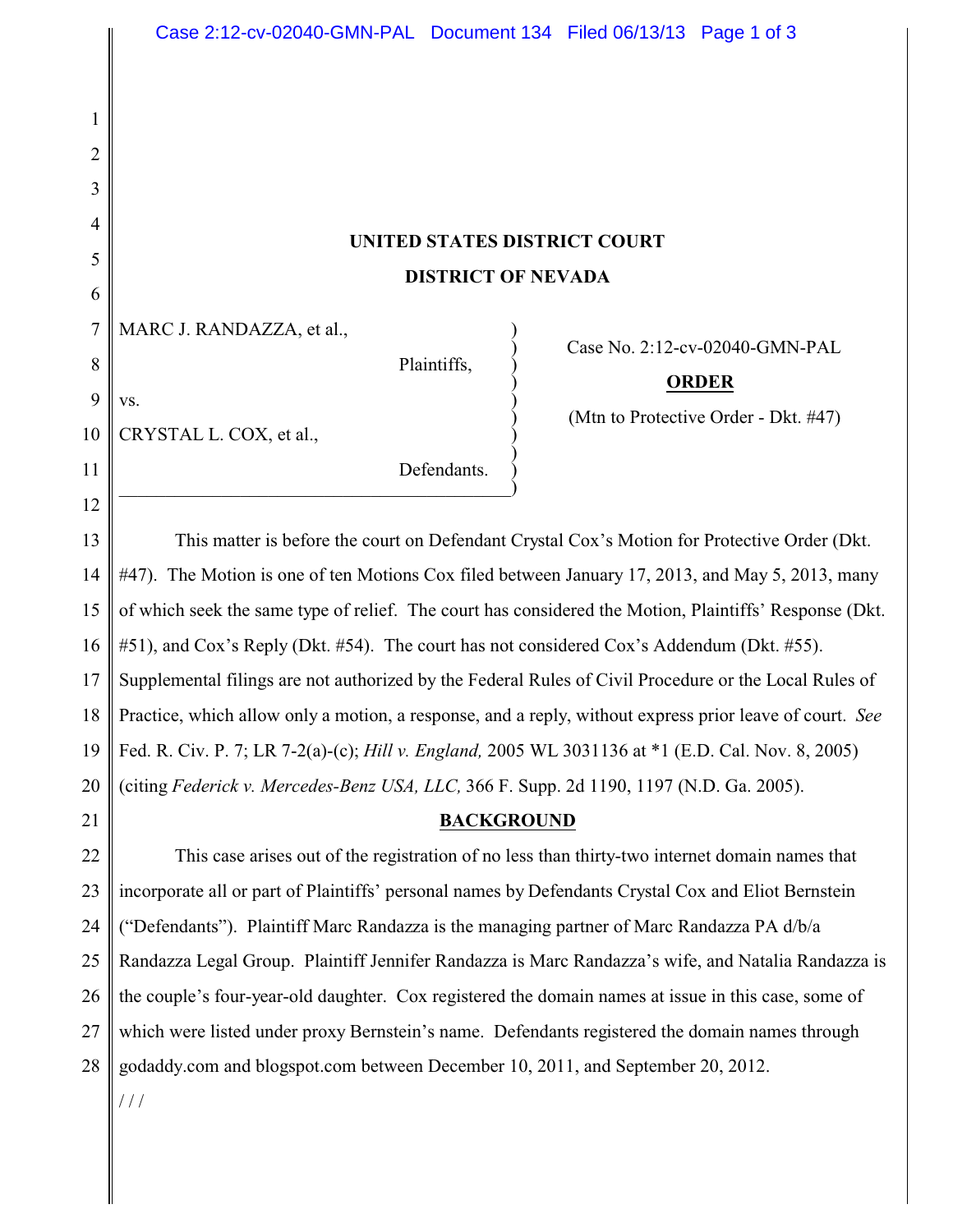1 2 3 4 5 6 7 8 9 10 11 12 On November 28, 2012, Plaintiffs filed the Complaint (Dkt. #1), alleging claims for: (1) violation of individual cyberpiracy protections under 15 U.S.C. § 8131; (2) cybersquatting under 15 U.S.C. § 1125(d); (3) right of publicity under NRS 597.810; (4) common law right of publicity; (5) common law right of intrusion upon seclusion; and (6) civil conspiracy. On January 11, 2013, the district judge entered an Order (Dkt. #41) granting Plaintiffs' Motion for Preliminary Injunction (Dkt. #2) and temporarily enjoined Defendants from registering, operating, or maintaining any website or domain name with Plaintiffs' names or confusingly similar variation of their names. *See* Order (Dkt. #41) at 12:2-16. Additionally, six of the domain names at issue, which are subject to a decision by the World Intellectual Property Organization, were released to Marc Randazza's full control by the registrar. *See* Order (Dkt. #41) at 12:17-22. The twenty-six remaining domain names at issue were ordered locked by the respective registrar and transferred to Plaintiffs. *See* Order (Dkt. #41) at 12:22- 13:11.

13

## **DISCUSSION**

14 15 16 17 18 19 20 21 22 23 24 Cox's Motion for Protective Order is difficult to follow and contains voluminous exhibits. She requests a protective order because, "on belief and knowledge," she is being threatened, stalked, intimidated, and harassed by Marc Randazza and his "co-conspirators"<sup>1</sup> both online and via text message. She contends there have been threats of "taking out" her kneecaps, calling her foul names, and saying "bye-bye." The Motion refers to various matters outside this litigation, including alleged infringement of an iViewit Technology patent claims regarding pornography industry whistleblowers. She requests a protective order to protect her, Bernstein, Monica Foster, Shelley Lubben, and Diana Grandmason. The Motion does not describe in any detail who these three women are, or how they relate to this case. The 120 pages of exhibits, however, explain that they are former actresses in adult films and/or are involved in the adult film industry online. She relies on 18 U.S.C. § 1512 and 18  $1/1$ 

25

<sup>26</sup> 27 28 <sup>1</sup>These alleged co-conspirators include Ronald D. Green, Kenneth P. Whites, Jason Jones, Aris Bass a/k/a Michael Whiteacre, Sean Tompkins, J. Malcom Devoy, Sean Boushie, and Jordan Rushie. The Exhibits attached to the Motion indicate some of these "co-conspirators" are attorneys, and others are their clients, who are involved in the adult film industry.